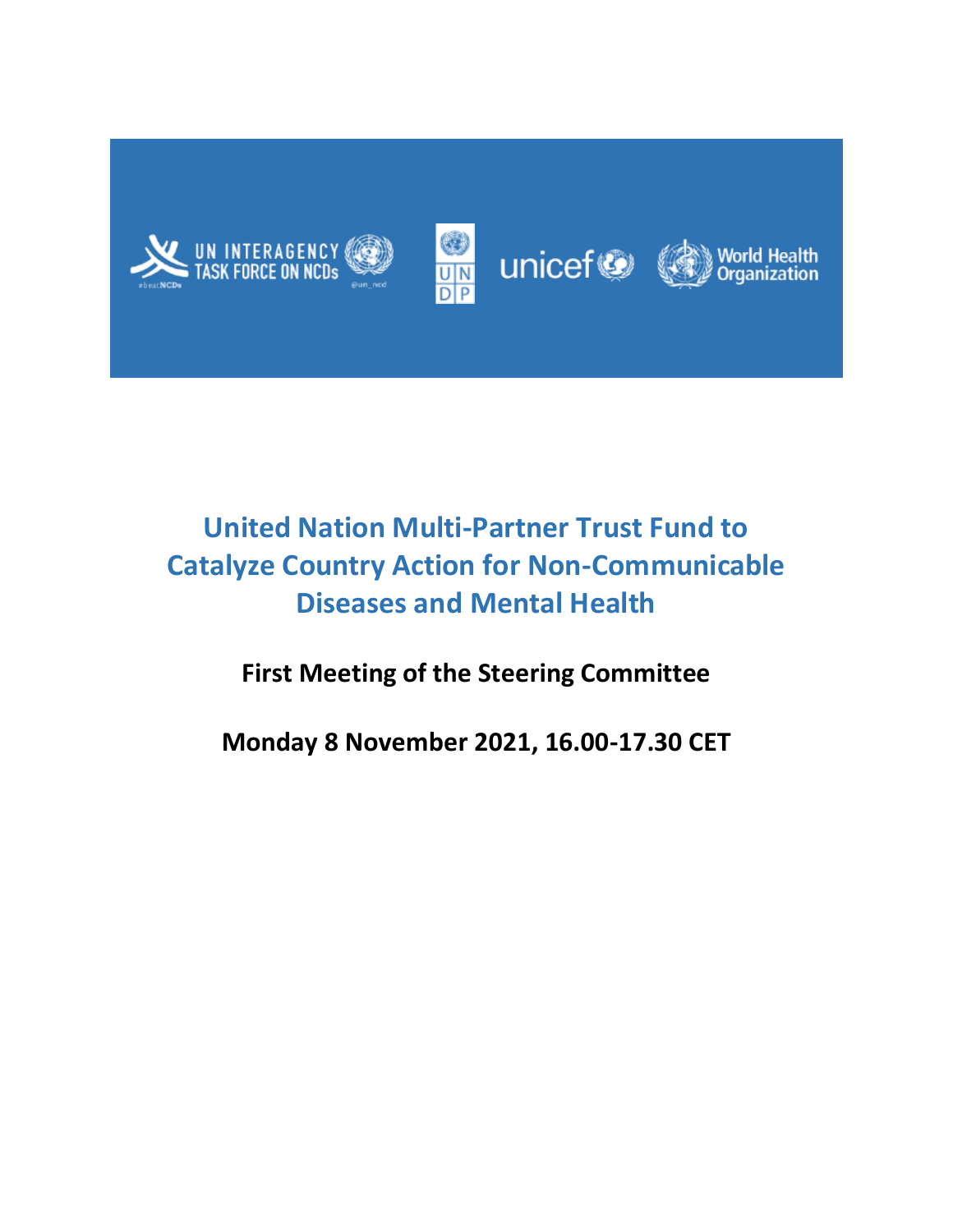## A. Objectives and participants

- 1. The First Steering Committee Meeting of the United Nations Multi-Partner Trust Fund to Catalyze Country Action for Non-Communicable Diseases and Mental Health (MPTF) was held on 8 November 2021, co-chaired by Zsuzsanna Jakab, Deputy Director-General, WHO and Haoliang Xu, Assistant Administrator and Director Bureau for Policy and Programme Support, UNDP. Participants and observers are listed in Annex 1.
- 2. The objectives of the meeting were: (i) for Steering Committee (and ex-officio) members and Founding Strategic Partners (Kenya, Thailand, and Uruguay) to receive an update on progress regarding the MPTF since the Memorandum of Understanding (MoU) was signed by WHO, UNDP and UNICEF (the Participating UN agencies [PUNOs]) in May 2021; and (ii) to discuss emerging issues on policy and strategy, resource mobilization, and governance, with agreed ways forward.

## B. Welcome and introductions

3. An opening call to action was provided by the WHO co-chair. Remarks from the UNDP cochair, UNICEF, the MPTF Office and the Founding Strategic Partners followed. All welcomed the establishment of the MPTF and the approach set out in the Terms of Reference, including the catalytic and multisectoral nature of the MPTF, and the importance of ensuring that the Fund is responsive to country needs. The importance of capitalizing the MPTF was emphasized.

## C. Update on Trust Fund activities

4. The MPTF Secretariat provided an update on progress since the MoU was signed, including current thinking around policy, strategy and operations, current activities around resource mobilization, and issues emerging regarding the structure and membership of the Steering Committee.

## D. Discussion and decision points

## **Policy, strategy and operations**

- 5. The Steering Committee supported the current thinking around the MPTF that has emerged following discussion between the Secretariat, PUNOs, the MPTF Office and development partners, including:
- The need to start operations early once USD 250,000 is mobilized in the MFPT to demonstrate the Trust Fund's proof of concept as a catalytic financing mechanism; and that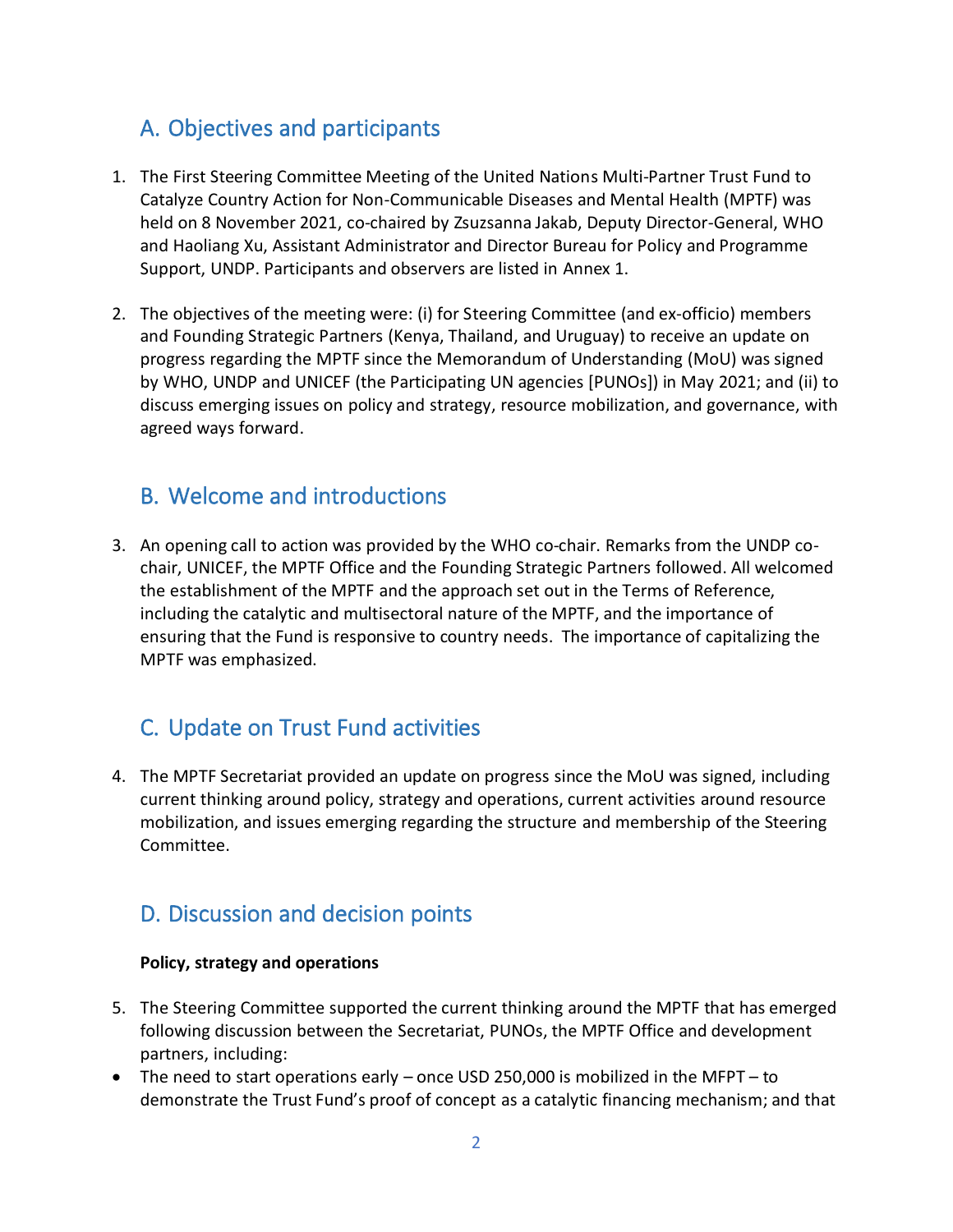there should be an incremental increase in number and size of grants as the Fund is further capitalized. In the first instance it would be most efficient to invite a small number of LMICs to apply for funds to manage expectations – but that criteria should be developed for transparency in this process. In addition, initial proposals should focus on NCDs and mental health in the context of COVID-19 response and recovery;

- An agreement to allow broad earmarking of contributions to specific outcomes or windows (e.g., cervical cancer, for the joint UN response to support the WHO-led CCEI) – in line with the ToRs;
- That significant portion of funds disbursed by the MPTFO through WHO, UNDP and UNICEF should go to national governments and CSO implementing partners;
- That the MPTF would be a financing mechanism to support country action based on country priorities, which may require support to broader global or regional programmes, and that the MPTF would not develop its own programmes or become an implementing entity;
- The importance of developing mechanisms for transparency and management of conflictof-interest.
- 6. The Steering Committee agreed that an operations guidance note that takes into account the points above, be developed for sign off by the Steering Committee by the end of Q1 2022.

### Action

D1. Secretariat to work with PUNOs, MPTF Office, Founding Strategic Partners and other development partners (as required) to develop an operational guidance note for the Steering Committee to review by Q1 2022.

## **Resource Mobilization**

- 7. The Steering Committee agreed that: (i) each PUNO makes resource mobilization a priority, engaging with at least one 'donor' (OECD Development Assistance Committee [DAC]); and (ii) Founding Strategic Partners support efforts to mobilize resources. The Steering Committee requested concrete timelines for the above.
- 8. The Steering Group agreed that one or more high-level launches should happen as soon as possible – in the first instance as soon as an anchor donor is in place.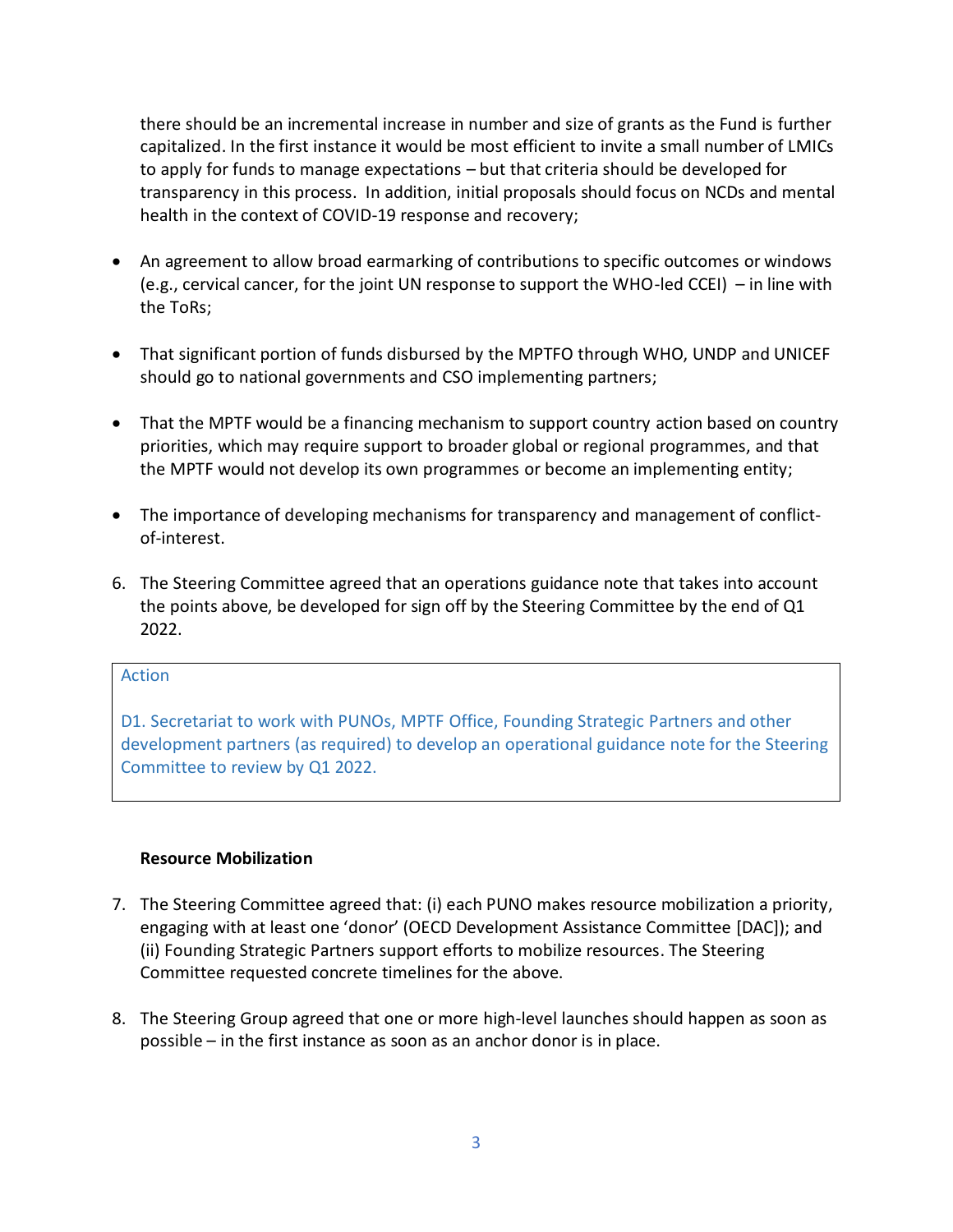- 9. The Steering Committee agreed that a resource mobilization strategy be developed for sign off by the Steering Committee by the end of Q1 2022.
- 10. The Steering Committee agreed that a short compelling name for the MPTF was needed for advocacy and fundraising purposes, taking note of a proposed name from the Secretariat that had emerged from a broad consultative process. The Steering Group welcomed this work but requested additional proposals before making a final decision. UNICEF offered to provide support for developing communication material through their Communications Team.

## Action

D2. Each PUNO to agree one or more DAC countries that they each would take responsibility for engaging with for resource mobilization purposes, with a clear timeframe, proposed set of activities, and support required from the Secretariat and the MPTF Office.

D3. Secretariat along with PUNOs and the MPTF Office to support Founding Strategic Partners to identify opportunities for resource mobilization, with an agreed timeframe and proposed set of activities.

D4. Secretariat to continue discussions with Founding Strategic Partners on appropriate financial contributions from LMICs.

D5. Secretariat to work with PUNOs, MPTF Office, Founding Strategic Partners and other development partners (as required) to develop a resource mobilization strategy for the Steering Committee to review by Q1 2022.

D6. Secretariat to work with UNICEF Communications Team and others to develop further options for a short name for the MPTF.

## **Governance**

- 11. The Terms of Reference set out the structure and membership for the Steering Committee while indicating that this was still for discussion. The Secretariat shared emerging thinking on structure, including a limited expansion of the numbers of membership and observers, including a rotating third co-chair from a LMIC. The MPTF Office stated that it was important to balance inclusivity and efficiency and that limited expansion was appropriate.
- 12. As a result of the discussion, the Secretariat was asked to prepare a short paper on the structure and membership of the Steering Committee.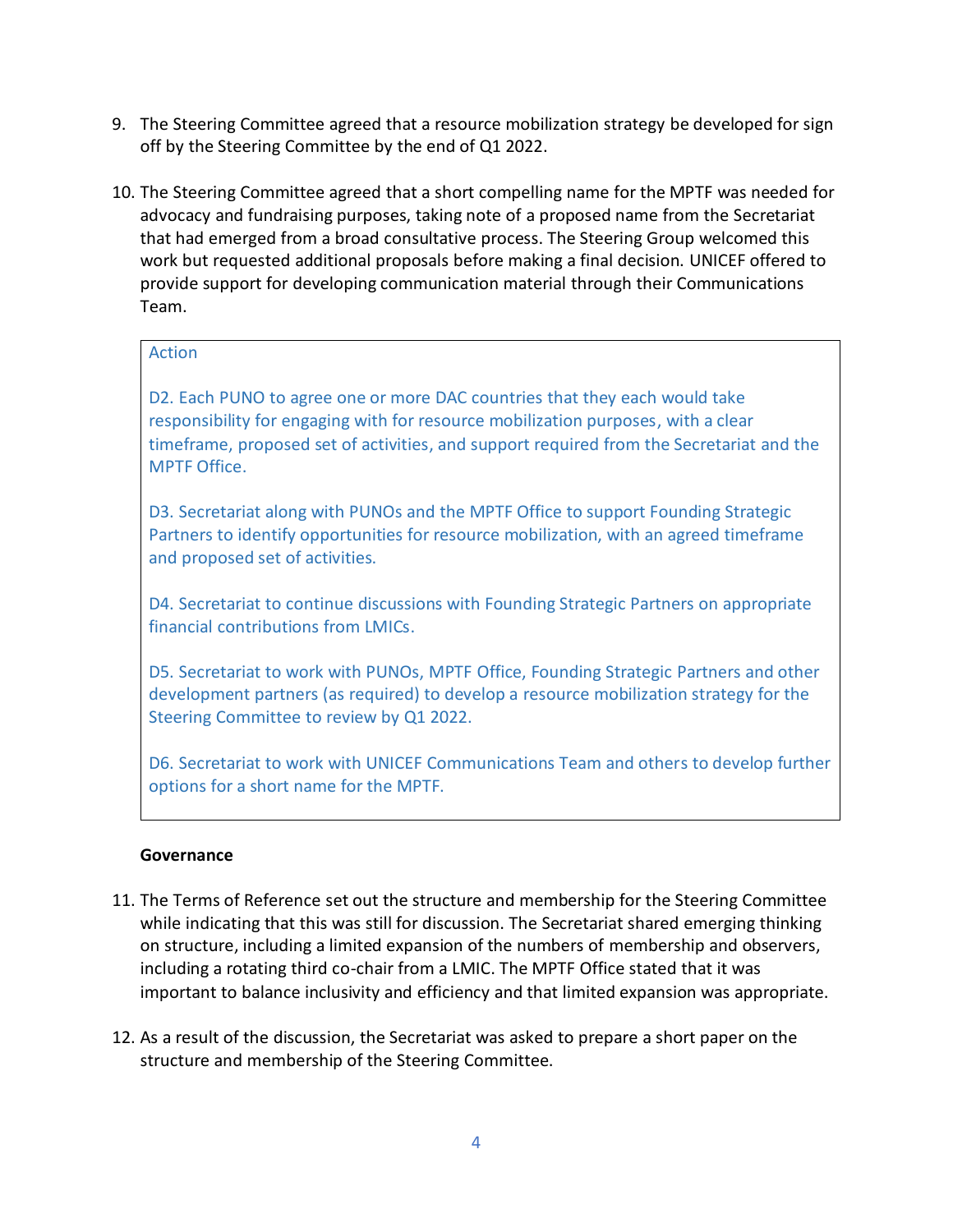## Action

D7. Secretariat to work with PUNOs and the MPTF Office to develop a short paper on limited expansion of the Steering Committee for the Steering Committee to review by Q1 2022.

## E. Date and time of next meeting

- 13. The MPTF Office indicated from previous experience that MPTF Steering Committees often need to meet more frequently in the startup phase of an MPTF. It was agreed that the Second meeting of the Steering Committee would be held in the first quarter of 2022 and that the Steering Committee will use email to engage in any discussions until then if/when required.
- 14. Ahead of the Second Meeting, a summary of the First Meeting would be prepared and made publicly available.

Action

E1. The Secretariat to prepare a summary of the First Meeting for review by Steering Committee members and Founding Strategic Partners ahead of being made publicly available.

oooOOOooo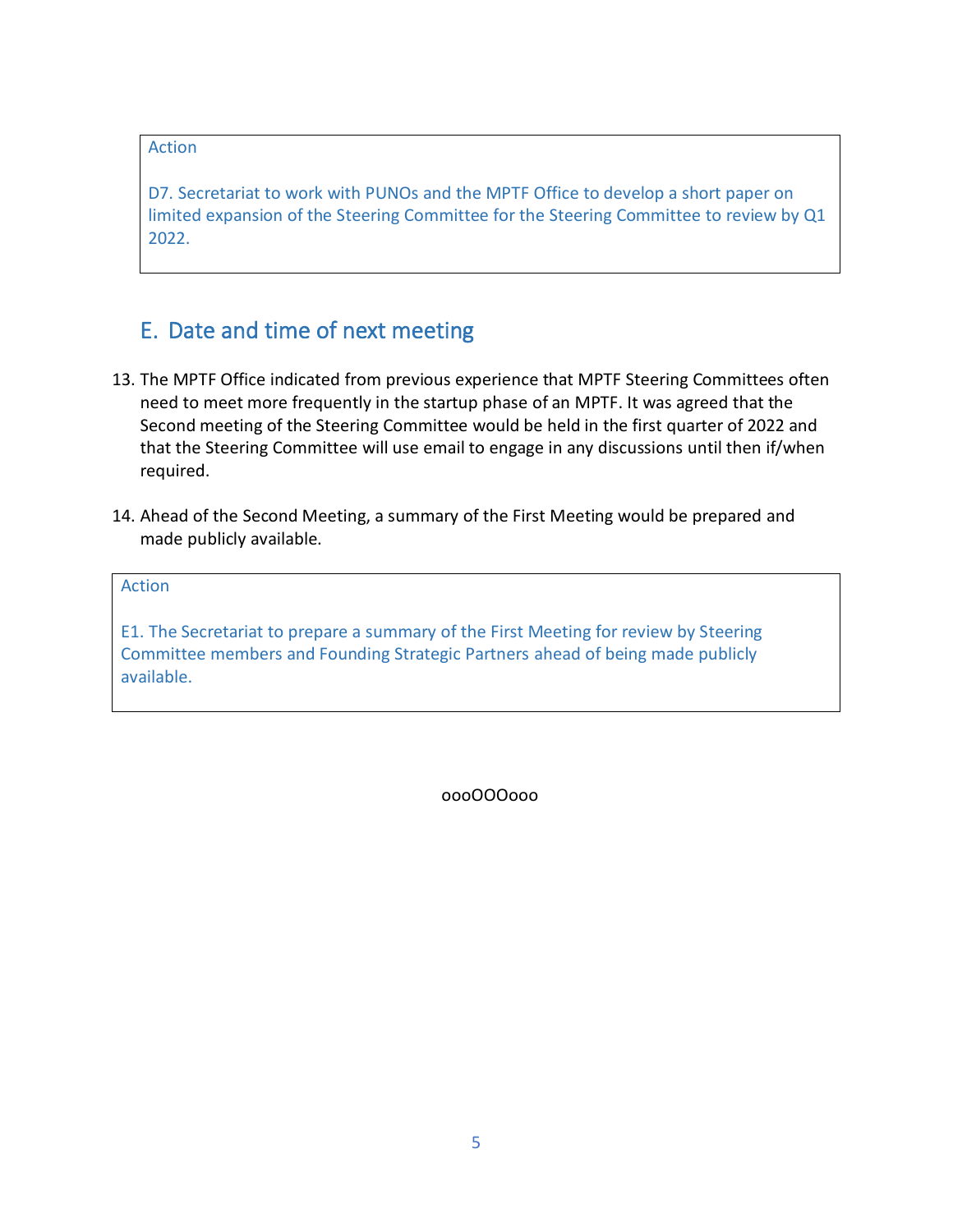## Annex. List of participants and observers

## **Participants**

### **Steering Committee Members**

**WHO (co-chair):** Zsuzsanna JAKAB, Deputy Director-General **UNDP (co-chair):** Haoliang XU, Assistant Administrator and Director Bureau for Policy and Programme Support **UNICEF:** Omar ABDI**,** Deputy Executive Director

### **Founding Strategic Partners**

**Kenya:** Patrick AMOTH, Director General, Ministry of Health **Thailand:** Thaksaphon THAMARANGSI, Director, International Health Policy Program, Office of the Permanent Secretary, Ministry of Public Health **Uruguay:** Dr. Miguel ASQUETA, Director General de la Salud, Ministerio de Salud Pública

## **Steering Committee Ex-Officio Member**

**Multi-Partner Trust Fund Office** Jennifer TOPPING**,** Executive Coordinator

## **Multi-Partner Trust Fund Secretariat, Global NCD Platform, WHO**

Svetlana AKSELROD: Director, Global NCD Platform Mamka ANYONA, Policy and Strategy Lead Nick BANATVALA: Head of Secretariat, UN Inter-Agency Task Force on NCDs Linda MERIEAU, Resource Mobilization Lead

## **Observers (agencies and names in alphabetical order)**

### **UNDP**

Roy SMALL: Policy Advisor, Health and Innovative Financing Dudley TARLTON: Programme Specialist, Health and Innovative Financing Douglas WEBB: Manager, Health and Innovative Financing

### **UNICEF**

Raoul BERMEJO: Health Specialist, Child, Community Health and NCDs, Health Section Zeinab HIJAZI: Senior Mental Health Technical Advisor, Child Protection Section Rory NEFDT: Senior Advisor Health, Head Child, Community Health and NCDs, Health Section

## **WHO**

Tea COLLINS: Cross-Cutting Lead, Global NCD Platform Guy FONES: Team Lead, Global Coordination Mechanism on NCDs, Global NCD Platform Menno van HILTEN: Cross-cutting Lead Strategy (NCDs) Devora KESTEL: Director, Mental Health and Substance Use